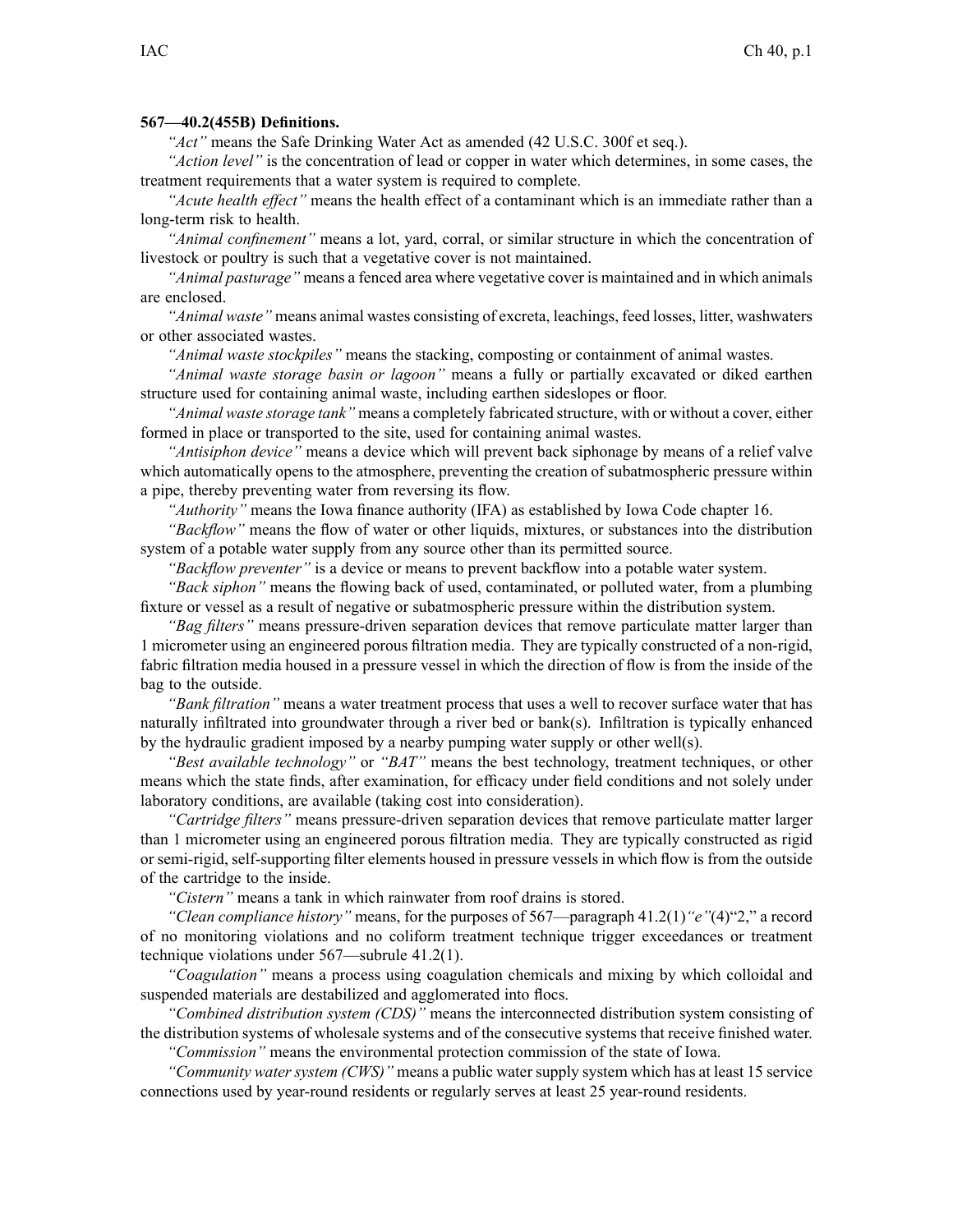*"Compliance cycle"* means the nine-year (calendar year) cycle during which public water systems must monitor. Each compliance cycle consists of three three-year compliance periods. The first calendar year cycle begins January 1, 1993, and ends December 31, 2001; the second begins January 1, 2002, and ends December 31, 2010; the third begins January 1, 2011, and ends December 31, 2019, and continues every nine years thereafter.

*"Compliance period"* means <sup>a</sup> three-year (calendar year) period within <sup>a</sup> compliance cycle. Each compliance cycle has three three-year compliance periods. Within the first compliance cycle, the first compliance period runs from January 1, 1993, to December 31, 1995; the second from January 1, 1996, to December 31, 1998; the third from January 1, 1999, to December 31, 2001, and continues every three years thereafter.

*"Composite correction program (CCP)"* is <sup>a</sup> systematic, comprehensive procedure that identifies and corrects the unique combination of factors, in the areas of design, operation, maintenance, and administration, that limit the performance of <sup>a</sup> filtration plant. The CCP is comprised of two elements: comprehensive performance evaluation, which is the evaluation phase, and comprehensive technical assistance, which is the performance improvement phase.

*"Comprehensive performance evaluation (CPE)"* is <sup>a</sup> thorough review and analysis of <sup>a</sup> treatment plant's performance-based capabilities and associated administrative, operation and maintenance practices. The CPE is conducted to identify factors that may be adversely impacting <sup>a</sup> plant's capability to achieve compliance and emphasizes approaches that can be implemented without significant capital improvements. For purposes of compliance with surface water or influenced groundwater treatment plant requirements pursuan<sup>t</sup> to [567—Chapters](https://www.legis.iowa.gov/docs/iac/chapter/567.41.pdf) 41, [42](https://www.legis.iowa.gov/docs/iac/chapter/567.42.pdf), and [43](https://www.legis.iowa.gov/docs/iac/chapter/567.43.pdf), the comprehensive performance evaluation must consist of at least the following components: assessment of plant performance; evaluation of major unit processes; identification and prioritization of performance limiting factors; assessment of the applicability of comprehensive technical assistance; and preparation of <sup>a</sup> CPE report.

*"Comprehensive technical assistance (CTA)"* is the performance improvement phase of the composite correction plan that is implemented if the comprehensive performance evaluation results indicate improved performance potential by <sup>a</sup> filtration plant, in which the system must identify and systematically address plant-specific factors.

*"Confluent growth"* means <sup>a</sup> continuous bacterial growth covering the entire filtration area of <sup>a</sup> membrane filter, or <sup>a</sup> portion thereof, in which bacterial colonies are not discrete.

*"Consecutive public water supply"* means an active public water supply which purchases or obtains all or <sup>a</sup> portion of its water from another, separate public water supply, also called <sup>a</sup> wholesale system. Delivery may be through <sup>a</sup> direct connection or through the distribution system of one or more consecutive systems.

*"Conservation easements"* means an interest in land that entitles <sup>a</sup> person to use the land possessed by another (affirmative easement), or to restrict uses of the land subject to the easement (negative easement). A conservation easement restricts the landowner to uses that are compatible with resource conservation.

*"Contaminant"* means any physical, chemical, biological, or radiological substance or matter in water.

*"Contiguous"* means directly adjacent or touching along all or most of one side of <sup>a</sup> legally defined piece of property. Tracts of land involved in the same operation or water supply and separated only by roads, railroads, or bike trails are deemed contiguous tracts.

*"Conventional filtration treatment"* means <sup>a</sup> series of processes including coagulation, flocculation, sedimentation, and filtration resulting in substantial particulate removal.

*"Corrosion inhibitor"* means <sup>a</sup> substance capable of reducing the corrosivity of water toward metal plumbing materials, especially lead and copper, by forming <sup>a</sup> protective film on the interior surface of those materials.

*"Corrosive water"* means <sup>a</sup> water which due to its physical and chemical characteristics may cause leaching or dissolving of the constituents of the transporting system in which it is contained.

*"Cross connection"* means any actual or potential connection between <sup>a</sup> potable water supply and any other source or system through which it is possible to introduce into the potable system any used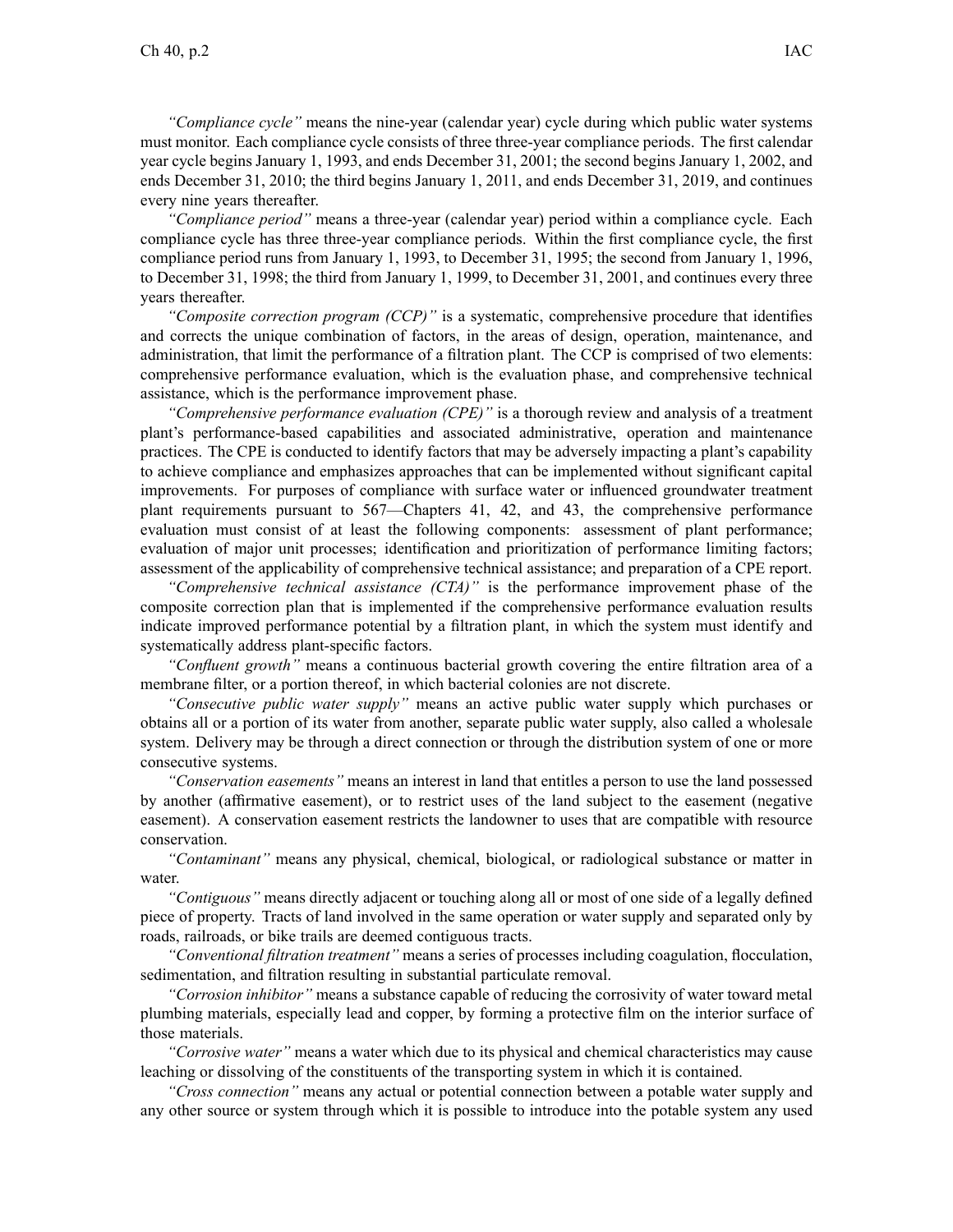*"Customers"* in consumer confidence reports are defined as billing units or service connections to which water is delivered by <sup>a</sup> community water system.

*"Deep well"* means <sup>a</sup> well located and constructed in such <sup>a</sup> manner that there is <sup>a</sup> continuous layer of low permeability soil or rock at least 5 feet thick located at least 25 feet below the normal ground surface and above the aquifer from which water is to be drawn.

*"Department"* means the Iowa department of natural resources, which has jurisdiction over all nontribal public water systems in Iowa.

*"Diatomaceous earth filtration"* means <sup>a</sup> process resulting in substantial particulate removal in which (1) a precoat cake of diatomaceous earth filter media is deposited on a support membrane (septum), and (2) while the water is filtered by passing through the cake on the septum, additional filter media known as body feed is continuously added to the feed water to maintain the permeability of the filter cake.

*"Direct filtration"* means <sup>a</sup> series of processes including coagulation and filtration but excluding sedimentation resulting in substantial particulate removal.

*"Director"* means the director of the Iowa department of natural resources or <sup>a</sup> designee.

*"Disinfectant"* means any oxidant, including but not limited to chlorine, chlorine dioxide, chloramines, and ozone added to water in any par<sup>t</sup> of the treatment process or distribution process, that is intended to kill or inactivate pathogenic microorganisms.

*"Disinfection"* means <sup>a</sup> process which inactivates pathogenic organisms in water by chemical oxidants or equivalent agents.

*"Disinfection profile"* is <sup>a</sup> summary of *Giardia lamblia* inactivation through the treatment plant. The procedure for developing <sup>a</sup> disinfection profile is contained in 567—paragraph [43.9\(2\)](https://www.legis.iowa.gov/docs/iac/rule/567.43.9.pdf)*"b"*and [567—subrule](https://www.legis.iowa.gov/docs/iac/rule/567.43.10.pdf) 43.10(2).

*"Dose equivalent"* means the product of the absorbed dose from ionizing radiation and such factors as account for differencesin biological effectiveness due to the type of radiation and its distribution in the body as specified by the International Commission on Radiological Units and Measurements (ICRU).

*"Drinking water state revolving fund"* or *"DWSRF"* means the department-administered fund intended to develop drinking water revolving loans to help finance drinking water infrastructure improvements, source water protection, system technical assistance, and other activities intended to encourage and facilitate public water supply system rule compliance and public health protection established by Iowa Code sections 455B.291 to [455B.299](https://www.legis.iowa.gov/docs/ico/section/455B.291-299.pdf).

*"DWSRF funds"* means the combination of <sup>a</sup> particular fiscal year's federal capitalization gran<sup>t</sup> appropriation plus the 20 percen<sup>t</sup> state of Iowa match and any additional funds made available through the program.

*"Effective corrosion inhibitor residual"* means <sup>a</sup> concentration of corrosion inhibitor sufficient to form <sup>a</sup> passivating film on the interior walls of <sup>a</sup> pipe.

*"Eligible cost"* means the cost of all labor, material, machinery, equipment, loan initiation and loan service fees, project planning, design and construction engineering services, legal fees and expenses directly related to the project, capitalized interest during construction of the project, and all other expansion, construction, and rehabilitation of all or par<sup>t</sup> of <sup>a</sup> project included in the funding reques<sup>t</sup> placed on the draft intended use plan as <sup>a</sup> fundable project, subject to approval by the commission.

*"Enhanced coagulation"* means the addition of sufficient coagulant for improved removal of disinfection byproduct precursors by conventional filtration treatment.

*"Enhanced softening"* means the improved removal of disinfection byproduct precursors by precipitative softening.

*"Federal cross-cutters"* means the federal laws and authorities that apply to projects funded through the DWSRF.

*"Filter profile"* is <sup>a</sup> graphical representation of individual filter performance, based on continuous turbidity measurements or total particle counts versus time for an entire filter run, from startup to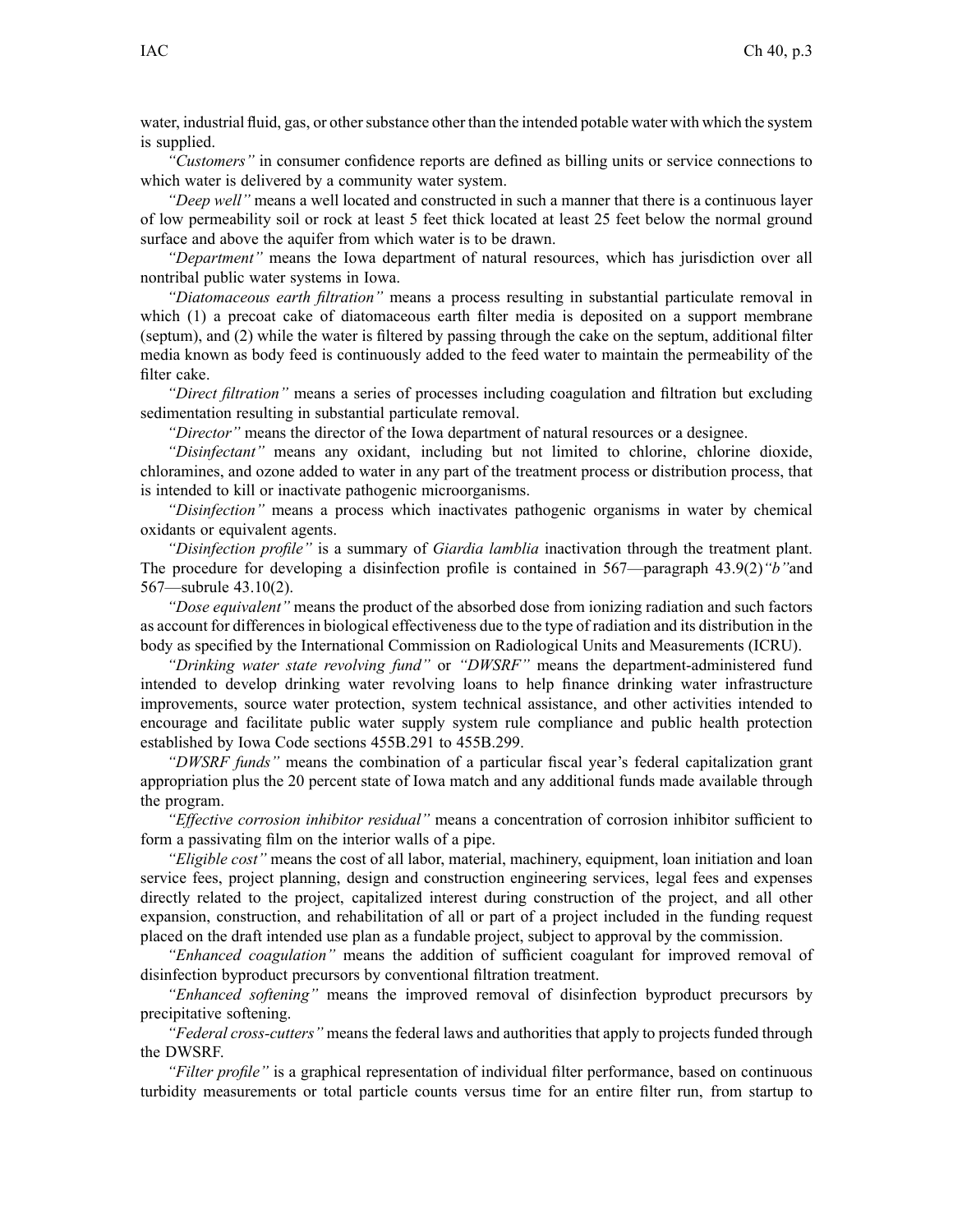backwash inclusively, that includes an assessment of filter performance while another filter is being backwashed.

*"Filtration"* means <sup>a</sup> processfor removing particulate matter from water by passage through <sup>a</sup> porous media.

*"Finished water*" means water that is introduced into the distribution system of a public water system and is intended for distribution and consumption without further treatment, except as treatment necessary to maintain water quality in the distribution system (e.g., booster disinfection, addition of corrosion chemicals).

*"First draw sample"* means <sup>a</sup> one-liter sample of tap water, collected in accordance with 567—paragraph [41.4\(1\)](https://www.legis.iowa.gov/docs/iac/rule/567.41.4.pdf)*"c"* that has been standing in plumbing pipes at least six hours and is collected without flushing the tap.

*"Fiscal year"* means the federal fiscal year starting October 1 and ending September 30.

*"Flocculation"* means <sup>a</sup> process to enhance agglomeration or collection of smaller floc particles into larger, more easily settleable particles through gentle stirring by hydraulic or mechanical means.

*"Flowing stream"* means <sup>a</sup> course of running water flowing in <sup>a</sup> definite channel.

*"GAC10"* means granular activated carbon filter beds with an empty-bed contact time of ten minutes based on average daily flow and <sup>a</sup> carbon reactivation frequency of every 180 days, excep<sup>t</sup> that the reactivation frequency for GAC10 is 120 days when used as <sup>a</sup> best available technology for compliance with the maximum contaminant level locational running annual average for total trihalomethanes and haloacetic acids.

*"GAC20"* means granular activated carbon filter beds with an empty-bed contact time of 20 minutes based on average daily flow and <sup>a</sup> carbon reactivation frequency of every 240 days.

*"Gross alpha particle activity"* means the total radioactivity due to alpha particle emission as inferred from measurements on <sup>a</sup> dry sample.

*"Gross beta particle activity"* means the total radioactivity due to beta particle emission as inferred from measurements on <sup>a</sup> dry sample.

*"Haloacetic acids (HAA5)"* means the sum of the concentrations in milligrams per liter of the haloacetic acid compounds (monochloroacetic acid, dichloroacetic acid, trichloroacetic acid, monobromoacetic acid, and dibromoacetic acid), rounded to two significant figures after addition.

*"Halogen"* means one of the chemical elements chlorine, bromine or iodine.

*"Health advisory (HA)"* means <sup>a</sup> group of levels set by EPA below which no harmful health effect is expected from <sup>a</sup> given contaminant in drinking water. The HAs used by the department are listed in the most current edition of the EPA "Drinking Water Regulations and Health Advisories" bulletin. The lifetime HA is the concentration of <sup>a</sup> chemical in drinking water that is not expected to cause any adverse noncarcinogenic effects over <sup>a</sup> lifetime of exposure, with <sup>a</sup> margin of safety. The long-term HA is the concentration of <sup>a</sup> chemical in drinking water that is not expected to cause any adverse noncarcinogenic effects up to approximately seven years(10 percen<sup>t</sup> of an individual'slifetime of exposure), with <sup>a</sup> margin of safety.

*"Human consumption"* means water used as par<sup>t</sup> of or in connection with drinking; washing; food processing or incidental to commercial food preparation, such as: water used in beverages or other food items; ice used in drinks or in salad bars; water for washing of vegetables or other food items; water used for washing dishes; pans or utensils used in food preparation or service; water used for cleanup and washing of food preparation or service areas; water for bathing, showering, hand washing, or oral hygiene purposes. Human consumption does not include: water for production of packaged or bulk food products regulated by other state or federal regulatory agencies, such as livestock slaughtering or bottled or canned food and beverages; cooling water; industrial or commercial wash waters used for nonfood products; irrigation water; water used in toilets or urinals.

*"Impoundment"* means <sup>a</sup> reservoir, pond, or lake in which surface water is retained for <sup>a</sup> period of time, ranging from several months upward, created by constructing <sup>a</sup> barrier across <sup>a</sup> watercourse and used for storage, regulation or control of water.

*"Influenced groundwater (IGW)"* means any groundwater which is under the direct or indirect influence of surface water, as determined by the presence of (1) significant occurrence of insects or other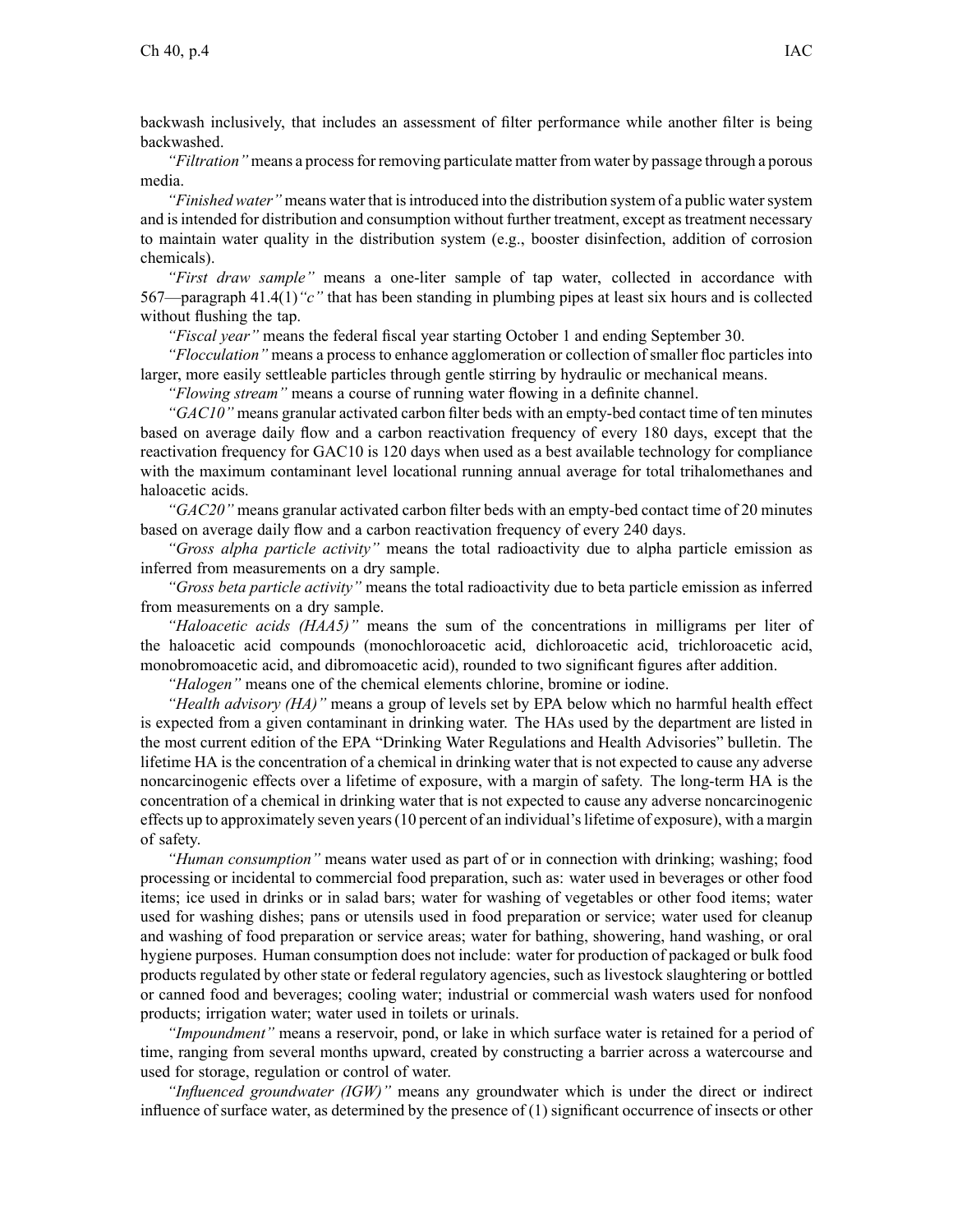macroorganisms, algae or large-diameter pathogens such as *Giardia lamblia* or *Cryptosporidium*; or (2) significant and relatively rapid shifts in water characteristics such as turbidity (particulate content), temperature, conductivity, or pH which correlate to climatological or surface water conditions, or other parameters as specified in [567—43.5\(455B\)](https://www.legis.iowa.gov/docs/iac/rule/567.43.5.pdf).

*"Initial compliance period"* means the first full three-year compliance period of <sup>a</sup> compliance cycle. *"Intended use plan (IUP)"* means <sup>a</sup> plan identifying the intended uses of funds available for loans in the DWSRF for each fiscal year as described in Section 1452 of the Safe Drinking Water Act.

*"Lake or reservoir"* means <sup>a</sup> natural or man-made basin or hollow on the Earth's surface in which water collects or is stored that may or may not have <sup>a</sup> current or single direction of flow.

*"Large water system"* means <sup>a</sup> water system that serves more than 50,000 persons.

*"Lead free,"* when used with respect to solder and flux, refers to solders and flux containing not more than 0.2 percen<sup>t</sup> lead; when used with respec<sup>t</sup> to pipes and pipe fittings, refers to pipes and pipe fittings containing not more than 8.0 percen<sup>t</sup> lead; and, when used with respec<sup>t</sup> to plumbing fittings and fixtures intended by the manufacturer to dispense water for human ingestion, refers to fittings and fixtures that are in compliance with standards established in accordance with 42 U.S.C. 300-g-6(e).

*"Lead service line"* means <sup>a</sup> service line made of lead which connects the water main to the building inlet and any lead pigtail, gooseneck, or other fitting which is connected to such lead line. A lead gooseneck is not considered <sup>a</sup> lead service line unless it exceeds 10 feet.

*"Legionella"* means <sup>a</sup> genus of bacteria, some species of which have caused <sup>a</sup> type of pneumonia called legionnaires' disease.

*"Level 1 assessment"* means an evaluation to identify the possible presence of sanitary defects, defects in distribution system coliform bacteria monitoring practices, and (when possible) the likely reason that the system triggered the assessment. A Level 1 assessment is conducted by the system operator or owner. Minimum elements of the assessment include review and identification of atypical events that could affect distributed water quality or indicate that distributed water quality was impaired; changes in distribution system maintenance and operation that could affect distributed water quality (including water storage); source and treatment considerations that bear on distributed water quality, where appropriate (e.g., whether <sup>a</sup> groundwater system is disinfected); existing water quality monitoring data; and inadequacies in sample sites, sampling protocol, and sample processing. The system owner or operator must conduct the assessment consistent with any department directives that tailor specific assessment elements with respec<sup>t</sup> to the size and type of the system and the size, type, and characteristics of the distribution system.

*"Level 2 assessment"* means an evaluation to identify the possible presence of sanitary defects, defects in distribution system coliform bacteria monitoring practices, and (when possible) the likely reason that the system triggered the assessment. A Level 2 assessment provides <sup>a</sup> more detailed examination of the system (including the system's monitoring and operational practices) than does <sup>a</sup> Level 1 assessment through the use of more comprehensive investigation and review of available information, additional internal and external resources, and other relevant practices. A Level 2 assessment is conducted by <sup>a</sup> department water supply inspector and will typically include the system operator. Minimum elements of the assessment include review and identification of atypical events that could affect distributed water quality or indicate that distributed water quality was impaired; changes in distribution system maintenance and operation that could affect distributed water quality (including water storage); source and treatment considerations that bear on distributed water quality, where appropriate (e.g., whether <sup>a</sup> groundwater system is disinfected); existing water quality monitoring data; and inadequacies in sample sites, sampling protocol, and sample processing. The department may tailor specific assessment elements with respec<sup>t</sup> to the size and type of the system and the size, type and characteristics of the distribution system. The system must comply with any expedited actions or additional actions required by the department in the case of an *E. coli* MCL violation.

*"Locational running annual average (LRAA)"* means the average of the analytical results for samples taken at <sup>a</sup> particular monitoring location during the previous four calendar quarters.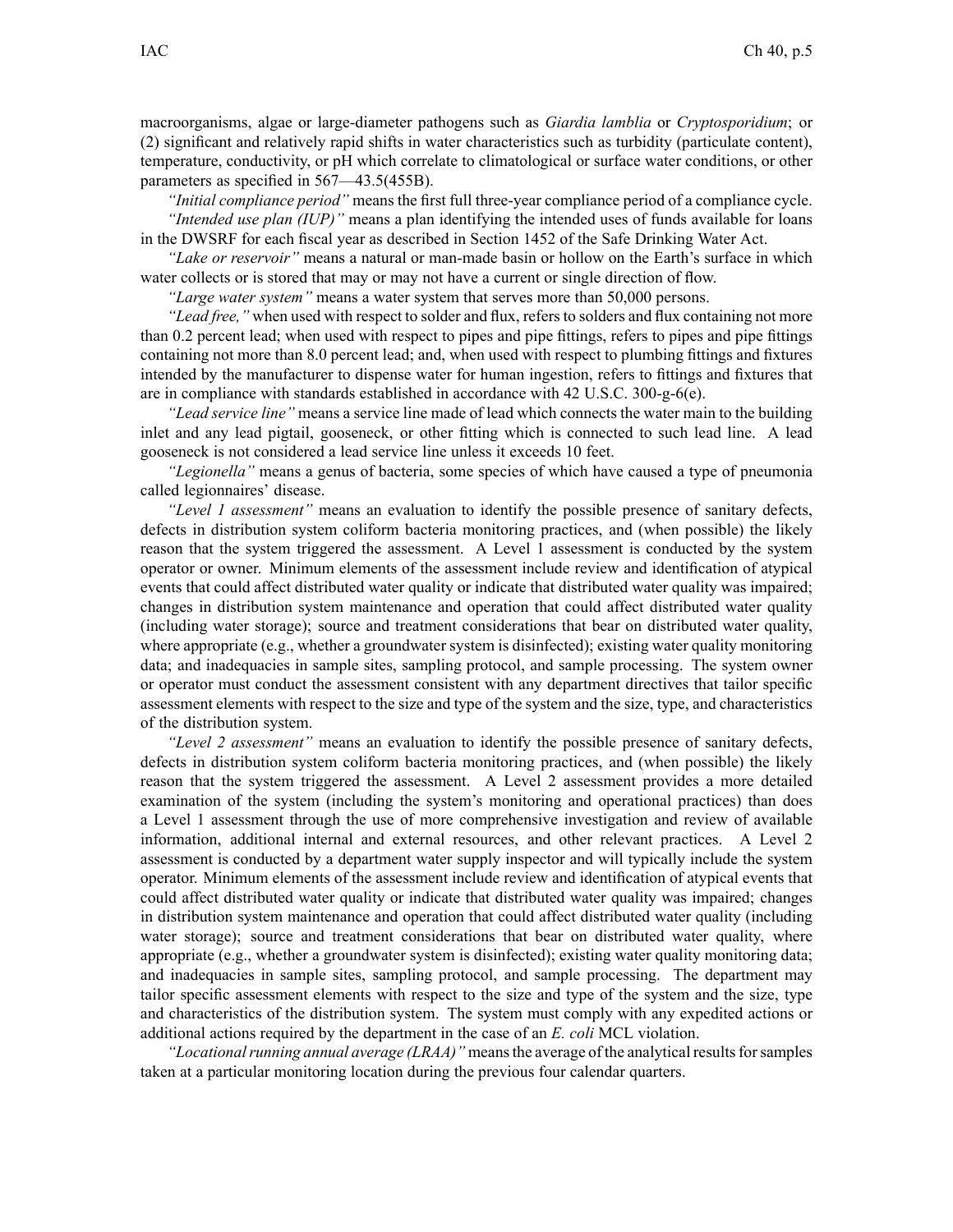*"Maintenance"* means the replacement of equipment or materials that are necessary to maintain the operation of the public water supply system but do not alter capacity, water quality or treatment method or effectiveness.

*"Man-made beta particle and photon emitters"* means all radionuclides emitting beta particles or photons or both listed in Maximum Permissible Body Burdens and Maximum Permissible Concentration of Radionuclides in Air or Water for Occupational Exposure, NBS Handbook 69, excep<sup>t</sup> the daughter products of thorium-232, uranium-235 and uranium-238.

*"Maximum contaminant level"* means the maximum permissible level of <sup>a</sup> contaminant in water which is delivered to any user of <sup>a</sup> public water system.

*"Maximum contaminant level goal (MCLG)"* meansthe maximum level of <sup>a</sup> contaminant in drinking water at which no known or anticipated adverse effect on the health of persons would occur, and which allows an adequate margin of safety. MCLGs are nonenforceable health goals.

*"Maximum residual disinfectant level (MRDL)"* means <sup>a</sup> level of <sup>a</sup> disinfectant added for water treatment that may not be exceeded at the consumer's tap without an unacceptable possibility of adverse health effects.

*"Maximum residual disinfectant level goal (MRDLG)"* means the maximum level of <sup>a</sup> disinfectant added for water treatment at which no known or anticipated adverse effect on the health of persons would occur, and which allows an adequate margin of safety. MRDLGs are nonenforceable health goals and do not reflect the benefit of the addition of the chemical for control of waterborne microbial contaminants.

*"Medium-size water system"* means <sup>a</sup> water system that serves greater than 3,300 and less than or equal to 50,000 persons.

*"Membrane filtration"* means <sup>a</sup> pressure- or vacuum-driven separation process in which particulate matter larger than 1 micrometer is rejected by an engineered barrier, primarily through <sup>a</sup> size-exclusion mechanism, and which has <sup>a</sup> measurable removal efficiency of <sup>a</sup> target organism that can be verified through the application of <sup>a</sup> direct integrity test. This definition includes the common membrane technologies of microfiltration, ultrafiltration, nanofiltration, and reverse osmosis.

*"Nonacute health effect"* means the health effect of <sup>a</sup> contaminant which is <sup>a</sup> long-term rather than immediate risk to health.

*"Noncommunity water system"* means <sup>a</sup> public water system that is not <sup>a</sup> community water system. A noncommunity water system is either <sup>a</sup> "transient noncommunity water system (TNC)" or <sup>a</sup> "nontransient noncommunity water system (NTNC)."

*"Nontransient noncommunity water system"* or *"NTNC"* means <sup>a</sup> public water system other than <sup>a</sup> community water system which regularly serves at least 25 of the same persons four hours or more per day, for four or more days per week, for 26 or more weeks per year. Examples of NTNCs are schools, day-care centers, factories, offices and other public water systems which provide water to <sup>a</sup> fixed population of 25 or more people. In addition, other service areas, such as hotels, resorts, hospitals and restaurants, are considered as NTNCs if they regularly serve at least 25 or more of the same persons for four or more hours per day, for four or more days per week, for 26 or more weeks of the year.

*"Optimal corrosion control treatment"* means the corrosion control treatment that minimizes the lead and copper concentrations at users' taps while ensuring that the treatment does not cause the water system to violate any drinking water standards [\(567—Chapters](https://www.legis.iowa.gov/docs/iac/chapter/567.40.pdf) 40 to [43](https://www.legis.iowa.gov/docs/iac/chapter/567.43.pdf)).

*"Performance evaluation sample"* means <sup>a</sup> reference sample provided to <sup>a</sup> laboratory for the purpose of demonstrating that <sup>a</sup> laboratory can successfully analyze the sample within limits of performance specified by the department. The true value of the concentration of the reference material is unknown to the laboratory at the time of analysis.

*"Picocurie (pCi)"* means that quantity of radioactive material producing 2.22 nuclear transformations per minute.

*"Plant intake"* meansthe works orstructures at the head of <sup>a</sup> conduit through which water is diverted from <sup>a</sup> surface water source (e.g., river, reservoir, or lake) into the treatment plant.

*"Point of disinfectant application"* is the point where the disinfectant is applied and water downstream of that point is not subject to recontamination by surface water runoff.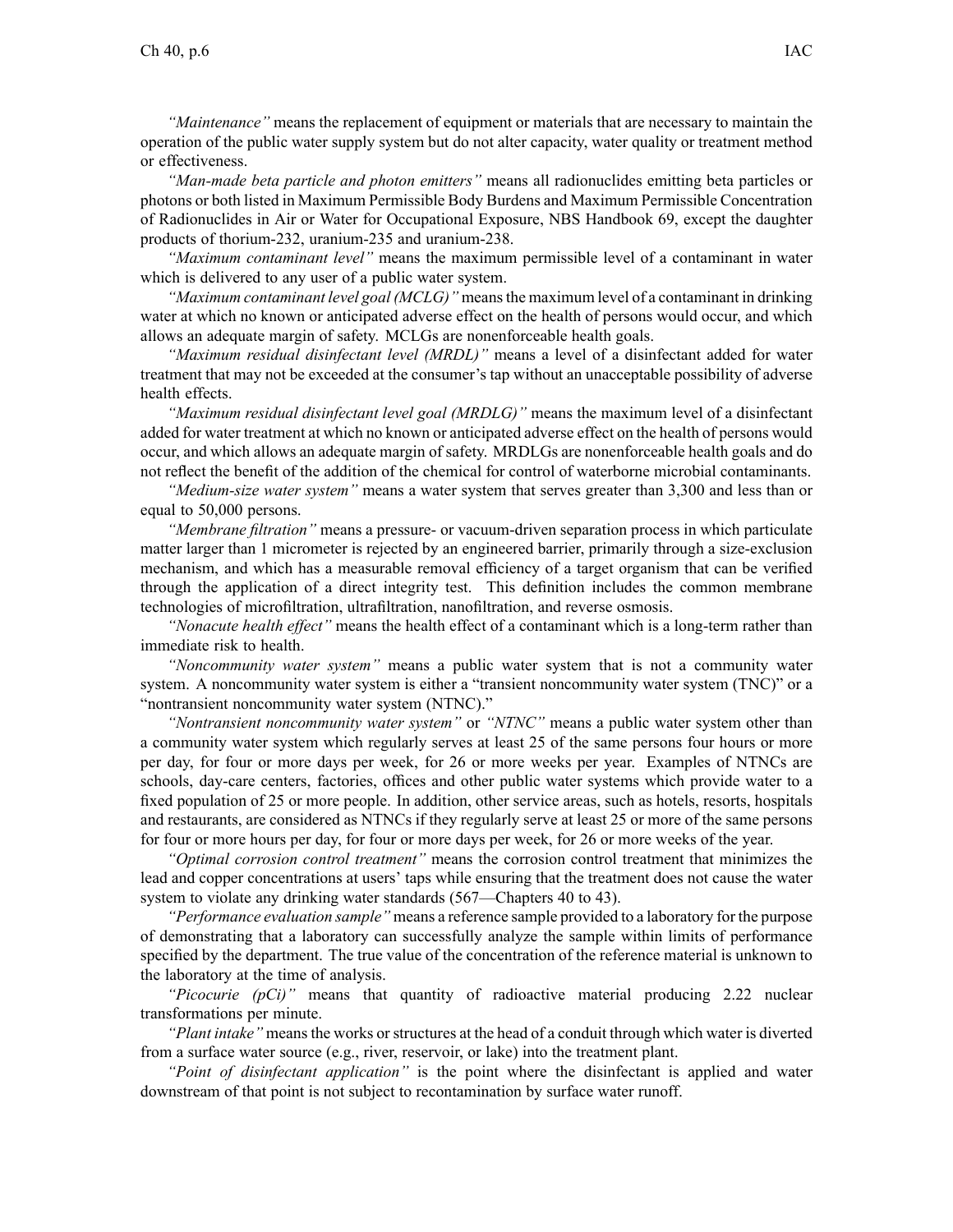*"Point-of-entry treatment device (POE)"* is <sup>a</sup> treatment device applied to the drinking water entering a house or building for the purpose of reducing contaminants in the drinking water distributed throughout the house or building.

*"Point-of-use treatment device (POU)"* is <sup>a</sup> treatment device applied to <sup>a</sup> single tap or multiple taps used for the purpose of reducing contaminants in drinking water at those taps, but is not intended to treat all of the water in the facility.

*"Population served"* means the total number of persons served by <sup>a</sup> public water supply that provides water intended for human consumption. For municipalities which serve only the population within their incorporated boundaries, it is the last official U.S. census population (or officially amended census population). For all other community public water supply systems, it is either the actual population counted which is verifiable by the department, or population as calculated by multiplying the number of service connections by an occupancy factor of 2.5 persons per service connection. For municipalities which also serve outside their incorporated boundaries, the served population must be added to the official census population determined either by verifiable count or by the 2.5 persons per service connection occupancy factor. For nontransient noncommunity (NTNC) and transient noncommunity (TNC) systems, it is the average number of daily employees plus the average number of other persons served such as customers or visitors during the peak month of the year regardless if each person actually uses the water for human consumption. Where <sup>a</sup> system provides water to another public water supply system (consecutive public water supply system) which is required to have an operation permit, the population of the recipient water supply shall not be counted as <sup>a</sup> par<sup>t</sup> of the water system providing the water. Community and nontransient noncommunity public water supply systems will pay their operation permit fees based upon the population served.

*"Presedimentation"* means <sup>a</sup> preliminary treatment process used to remove gravel, sand, and other particulate material from the source water through settling before the water enters the primary clarification and filtration processes in <sup>a</sup> treatment plant.

*"Privy"* means <sup>a</sup> structure used for the deposition of human body wastes.

*"Project"* includes the planning, design, construction, alteration or extension of any public water supply system but does not include the maintenance of <sup>a</sup> system.

*"Project priority list"* means the list of projects in priority order that may qualify for DWSRF loan assistance contained in the IUP document prepared pursuan<sup>t</sup> to rule [567—44.8\(455B\)](https://www.legis.iowa.gov/docs/iac/rule/567.44.8.pdf). The priority list shall identify all projects eligible for funding and the points assigned to each project pursuan<sup>t</sup> to [567—subrule](https://www.legis.iowa.gov/docs/iac/rule/567.44.7.pdf) 44.7(7).

*"Public water supply system control"* is defined as one of the following forms of authority over <sup>a</sup> service line: authority to set standards for construction, repair, or maintenance of the service line; authority to replace, repair, or maintain the service line; or ownership of the line. Contaminants added to the water under circumstances controlled by the water consumer or user, with the exception of those contaminants resulting from the corrosion of piping and plumbing caused by water quality, are excluded from this definition of control.

*"Public water supply system (PWS)"* means <sup>a</sup> system for the provision to the public of water for human consumption through pipes or other constructed conveyances, if such system has at least 15 service connections or regularly serves an average of at least 25 individuals daily at least 60 days out of the year. Such term includes: any collection, treatment, storage, and distribution facilities under control of the operator of such system and used primarily in connection with such system; and any collection or pretreatment storage facilities not under such control which are used primarily in connection with such system. Such term does not include any "special irrigation district." A public water system is either <sup>a</sup> "community water system" or <sup>a</sup> "noncommunity water system."

*"Regional water system"* means <sup>a</sup> public water supply system in which the projected number of service connections in at least 50 percen<sup>t</sup> of the length of the distribution system does not average more than eight service connections per linear mile of water main.

*"Rem"* means the unit of dose equivalent from ionizing radiation to the total body or any internal organ or organ system. A "millirem" (mrem) is 1/1000 of <sup>a</sup> rem.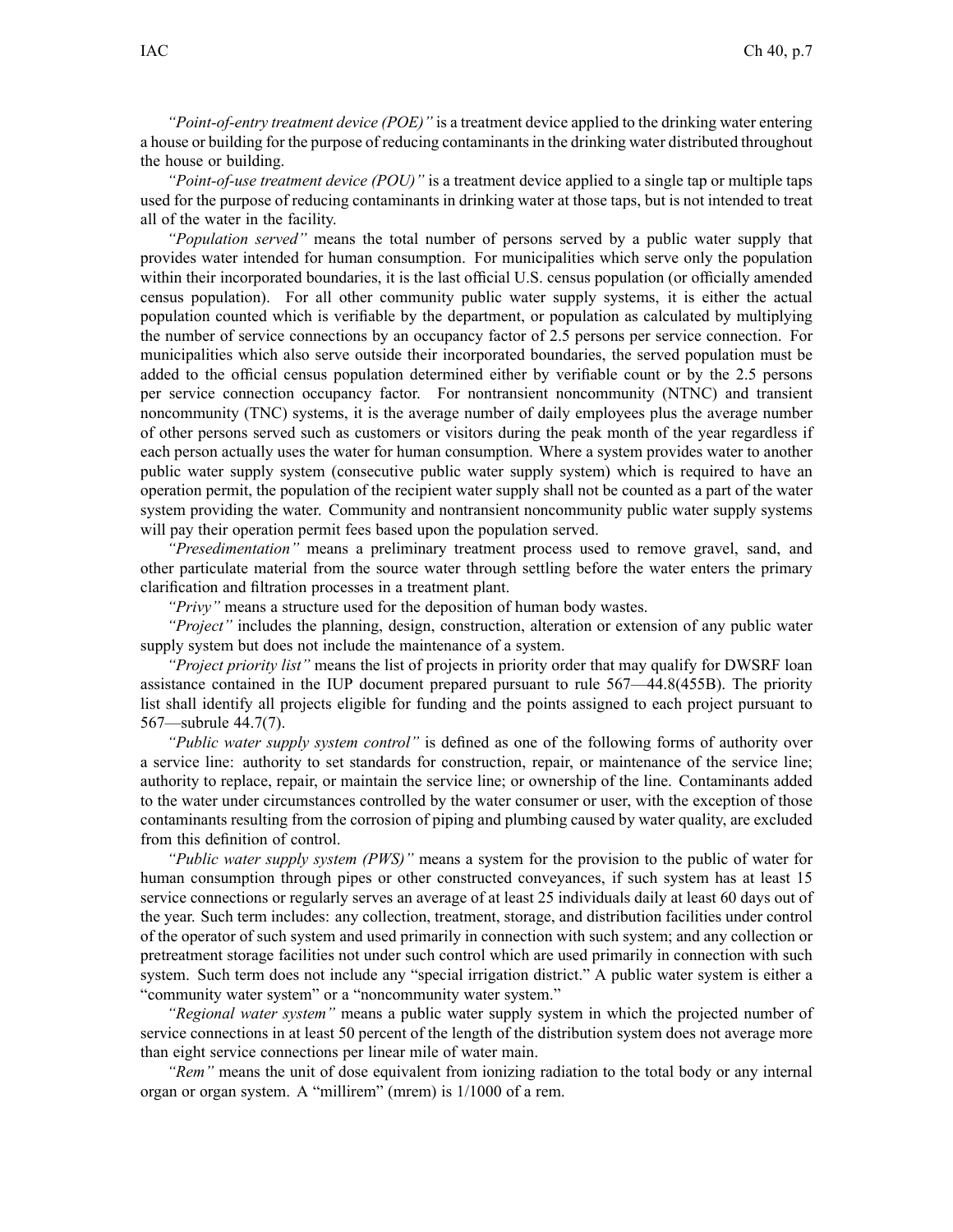*"Repeat compliance period"* means any subsequent compliance period after the initial compliance period.

*"Residual disinfectant concentration"* ("C" in CT calculations) means the concentration of disinfectant measured in mg/l in <sup>a</sup> representative sample of water.

*"Sanitary defect"* means <sup>a</sup> defect that could provide <sup>a</sup> pathway of entry for microbial contamination into the distribution system or that is indicative of <sup>a</sup> failure or imminent failure in <sup>a</sup> barrier that is already in place.

*"Sanitary sewer pipe"* means <sup>a</sup> sewer complying with the department's standards for sewer construction.

*"Sanitary survey"* means <sup>a</sup> review and on-site inspection conducted by the department of the water source, facilities, equipment, operation and maintenance and records of <sup>a</sup> public water supply system for the purpose of evaluating the adequacy of such source, facilities, equipment, operation and maintenance for producing and distributing safe drinking water and identifying improvements necessary to maintain or improve drinking water quality, pursuan<sup>t</sup> to 567—subrule 43.1(7).

*"SDWA"* means the Safe Drinking Water Act.

*"Seasonalsystem"* means <sup>a</sup> noncommunity watersystem that is not operated as <sup>a</sup> public watersystem on <sup>a</sup> year-round basis and starts up and shuts down at the beginning and end of each operating season.

*"Sedimentation"* means <sup>a</sup> water treatment process for removal of solid particles from <sup>a</sup> suspension before filtration by gravity or separation.

*"Septic tank"* means <sup>a</sup> watertight structure into which wastewater is discharged for solids separation and digestion.

*"Service connections"* means the total number of active and inactive service lines originating from <sup>a</sup> water distribution main for the purpose of delivering water intended for human consumption. For municipalities, rural water districts, mobile home parks, housing developments, and similar facilities, thisincludes, but is not limited to, occupied and unoccupied residences and buildings, provided that there is <sup>a</sup> service line connected to the water main (or another service line), and running onto the property. For rental properties which are separate public water supply systems, this includes, but is not limited to, the number of rental units such as apartments. Connections to <sup>a</sup> system that delivers water by <sup>a</sup> constructed conveyance other than <sup>a</sup> pipe are excluded from the definition, if:

1. The water is used exclusively for purposes other than human consumption;

2. The department determines that alternative water to achieve the equivalent level of public health protection provided by the applicable national primary drinking water regulation is provided for human consumption; or

3. The department determines that the water provided for human consumption is centrally treated or treated at the point of entry by the provider, <sup>a</sup> pass-through entity, or the user to achieve the equivalent level of protection provided by the applicable national primary drinking water regulations.

*"Service line sample"* means <sup>a</sup> one-liter sample of water, collected in accordance with 567—paragraph [41.4\(1\)](https://www.legis.iowa.gov/docs/iac/rule/567.41.4.pdf)*"c"* for the purpose of determining the concentration of lead and copper which has been standing for at least six hours in <sup>a</sup> service line.

*"Shallow well"* means <sup>a</sup> well located and constructed in such <sup>a</sup> manner that there is not <sup>a</sup> continuous layer of low permeability soil or rock (or equivalent retarding mechanism acceptable to the department) at least 5 feet thick, the top of which is located at least 25 feet below the normal ground surface and above the aquifer from which water is to be drawn.

*"Significant deficiency"* includes <sup>a</sup> defect in design, operation, or maintenance, or <sup>a</sup> failure or malfunction of the sources, treatment, storage, or distribution system that the department determines to be causing, or has the potential for causing the introduction of contamination into the water delivered to consumers.

*"Significant noncompliance"* means the failure to comply with any national primary drinking water standard as adopted by the state of Iowa according to criteria established by the administrator of the federal Environmental Protection Agency.

*"Single-family structure"* means <sup>a</sup> building constructed as <sup>a</sup> single-family residence that is currently used as either <sup>a</sup> residence or <sup>a</sup> place of business.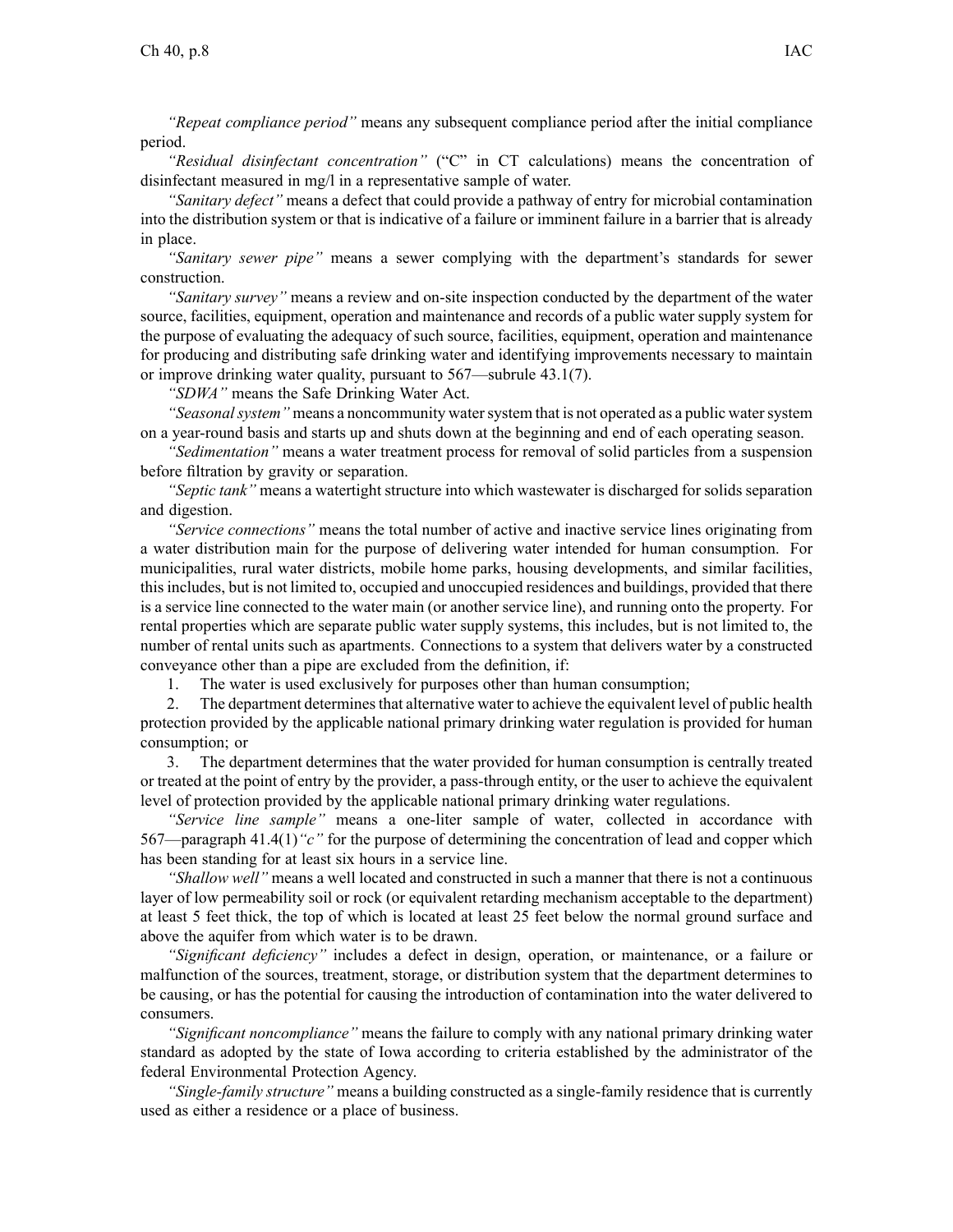*"Slow sand filtration"* means <sup>a</sup> process involving passage of raw water through <sup>a</sup> bed of sand at low velocity (generally less than  $0.4$  m/h  $(0.02$  ft/min)) resulting in substantial particulate removal by physical and biological mechanisms.

*"Small water system"* means <sup>a</sup> water system that serves 3,300 persons or fewer.

*"Special irrigation district"* means an irrigation district in existence prior to May 18, 1994, that provides primarily agricultural service through <sup>a</sup> piped water system with only incidental residential or similar use where the system or the residential or similar users of the system comply with numbered paragraphs "2" and "3" in the definition of "service connections."

*"Standard methods"* means "Standard Methods for the Examination of Water and Wastewater," American Public Health Association, 1015 15th Street N.W., Washington, DC 20005.

*"Standard sample"* means the aliquot of finished drinking water that is examined for the presence of coliform bacteria.

*"Standard specifications"* means specifications submitted to the department for use as <sup>a</sup> reference in reviewing future plans for proposed water main construction.

*"Supplier of water"* means any person who owns or operates <sup>a</sup> public water supply system.

*"Surface water"* means all water which is open to the atmosphere and subject to surface runoff.

*"SUVA"* means Specific Ultraviolet Absorption at 254 nanometers (nm), an indicator of the humic content of water. It is <sup>a</sup> calculated parameter obtained by dividing <sup>a</sup> sample's ultraviolet absorption at <sup>a</sup> wavelength of 254 nm (in m<sup>-1</sup>) by its concentration of dissolved organic carbon (in mg/L).

*"Ten States Standards"* means the "Recommended Standards for Water Works," 2012 edition as adopted by the Great Lakes—Upper Mississippi River Board of State and Provincial Public Health and Environmental Managers.

*"Too numerous to count"* means that the total number of bacterial colonies exceeds 200 on <sup>a</sup> 47-mm diameter membrane filter used for coliform detection.

*"Total organic carbon (TOC)"* means total organic carbon in milligrams per liter, measured using heat, oxygen, ultraviolet irradiation, chemical oxidants, or combinations of these oxidants that convert organic carbon to carbon dioxide, rounded to two significant figures.

*"Total trihalomethanes (TTHM)"* means the sum of the concentration in milligrams per liter of the trihalomethane compounds trichloromethane (chloroform), dibromochloromethane, bromodichloromethane and tribromomethane (bromoform), rounded to two significant figures.

*"Transient noncommunity water system (TNC)"* means <sup>a</sup> noncommunity water system that does not regularly serve at least 25 of the same persons over six months per calendar year.

*"Treatment technique (TT)"* means <sup>a</sup> treatment process required to minimize the level of <sup>a</sup> contaminant in drinking water. A treatment technique is specified in cases where it is not technically or economically feasible to establish an MCL, and it is an enforceable procedure or level of technological performance which public water systems must follow to ensure control of <sup>a</sup> contaminant.

*"Trihalomethane (THM)"* means one of the family of organic compounds, named as derivatives of methane, wherein three of the four hydrogen atoms in methane are each substituted by <sup>a</sup> halogen atom in the molecular structure.

*"Two-stage lime softening"* means <sup>a</sup> process in which chemical addition and hardness precipitation occur in each of two distinct unit clarification processes in series prior to filtration.

*"Uncovered finished water storage facility"* means <sup>a</sup> tank, reservoir, or other facility used to store water that will undergo no further treatment to reduce microbial pathogens excep<sup>t</sup> residual disinfection and is directly open to the atmosphere. Such facilities are prohibited.

*"Unregulated contaminant"* means <sup>a</sup> contaminant for which no MCL has been set, but which does have federal monitoring requirements for certain public water systems set forth in CFR Title 40, Part 141.40, and additional reporting requirements in rule [567—42.3\(455B\)](https://www.legis.iowa.gov/docs/iac/rule/567.42.3.pdf).

*"Viability"* means the technical, financial, and managerial ability to comply with applicable national primary drinking water standards as adopted by the state of Iowa. Viability is the ability of <sup>a</sup> system to remain in compliance insofar as the requirements of the SDWA.

*"Virus"* means <sup>a</sup> virus of fecal origin which is infectious to humans by waterborne transmission.